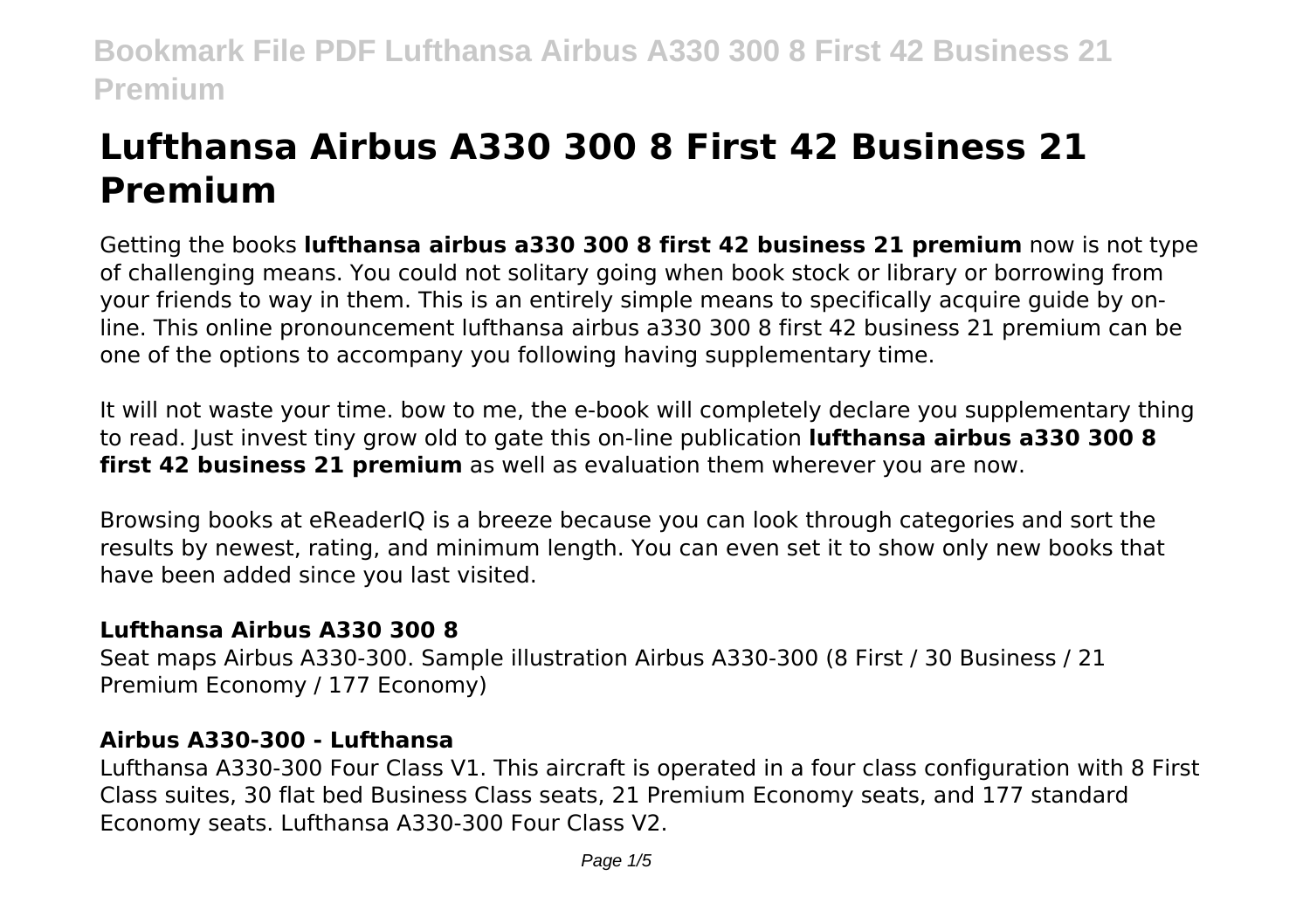# **Lufthansa Fleet Airbus A330-300 Details and Pictures ...**

There are ten Airbus A330-300s in the Lufthansa group fleet. Fully loaded, these twin-jet, long-haul aircraft have a range of up to 9,500 kilometers and seat as many as 255 passengers.

# **Airbus A330-300 - Lufthansa Group**

Read user reviews for Lufthansa Airbus A330-300 (333) Layout 2. Submitted by SeatGuru User on 2020/01/05 for Seat 30k . Had this seat on Lufthansa Detroit - Frankfurt and it was pretty bad. All night long there were people using the lavatory. ...

# **Airbus A330-300 (333) Layout 2 - SeatGuru**

As such, a Lufthansa spokesperson told Simple Flying that the airline had removed the seating from four of its Airbus A330-300s. It is not immediately clear which aircraft have lost the seats, as six A330-300 aircraft are operating freight flights out of Frankfurt according to data from FlightRadar24.com.

# **Lufthansa Removes All Seats From 4 Airbus A330 Aircraft ...**

The first class cabin on Lufthansa's A330-300 features 8 open suite seats in a 1-2-1 configuration.

# **Lufthansa Airbus A330-300 v2 Seating Chart - Updated ...**

FACTS & FIGURES ABOUT LUFTHANSA'S A330 FLEET Lufthansa has 19 Airbus A330-300 in its fleet (average age 10 years). This aircraft type has been in service with Lufthansa since 2004. This twoengine, long-range jet can carry 221 passengers and has a range of 10,000 kilometers (6214 miles) fully loaded.

# **Review: Lufthansa Airbus A330 Business Class Frankfurt to ...**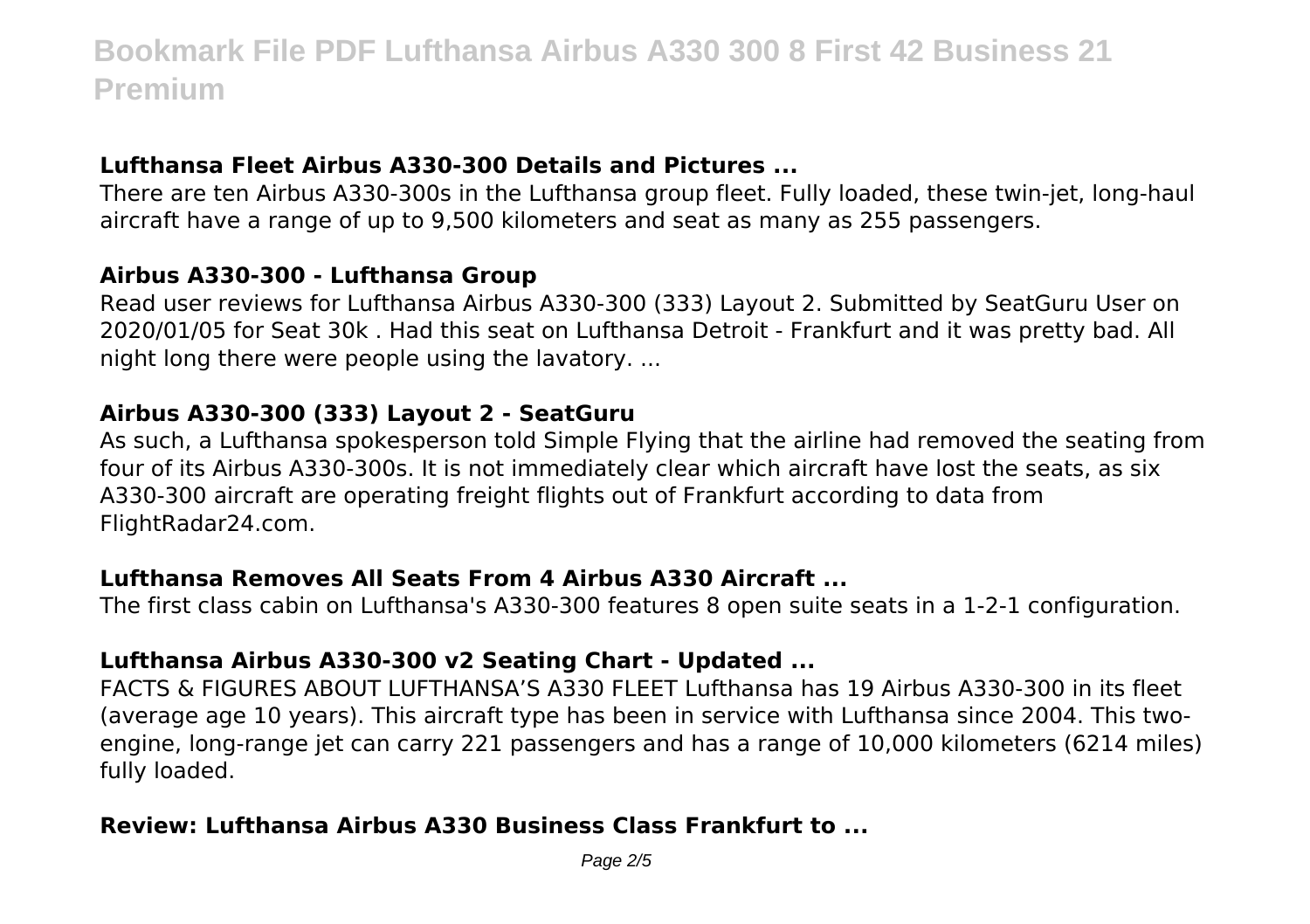The Airbus A330-300 has been in service with Lufthansa since 2004. This two-engine, long-range jet can carry 221 passengers.

# **Airbus A330-300 | Lufthansa magazin**

Read user reviews for Lufthansa Airbus A330-300 (333) Layout 1. Submitted by SeatGuru User on 2019/02/17 for Seat 46K . Flew MUN-DEN on this seat with my spouse. We had chosen those seats because we knew we were able to recline fully even though they are in the last row. ...

# **Airbus A330-300 (333) Layout 1 - SeatGuru**

Planos de asientos del Airbus A330-300. Ejemplo de configuración del Airbus A330-300 (8 First / 30 Business / 21 Premium Economy / 177 Economy)

#### **Airbus A330-300 - Lufthansa**

The Airbus A340-600, Airbus A340-300, Airbus A330-300 and Airbus A321 of Lufthansa's' long-haul fleet (courtesy of Lufthansa.com) Lufthansa's Airbus A340-600 routes from its Munich hub Lufthansa's Airbus A340-600 flies to Star Alliance hubs in the Americas and Asia, along with highvolume markets like Mexico City and Hong Kong.

# **The Hub: Routes, Terminal Maps and Fleet for Lufthansa ...**

Airbus A321neo: 5 35 — var. — var. 215 In the Airbus Cabin Flex (ACF) configuration. Airbus A330-300: 15 — 8 30 21 177 236 42 145 216 — 42 28 185 255 Airbus A340-300: 17 — — 42 28 181 251 All to be replaced by Airbus A350-900 and Boeing 787-9. 30 221 279 42 — 225 267 Airbus A340-600: 17 — 8 44 32 213 237 56 189 281 Airbus A350 ...

#### **Lufthansa fleet - Wikipedia**

Join me and my thoughts on Lufthansa's Premium Economy on board their A330-300 as I fly from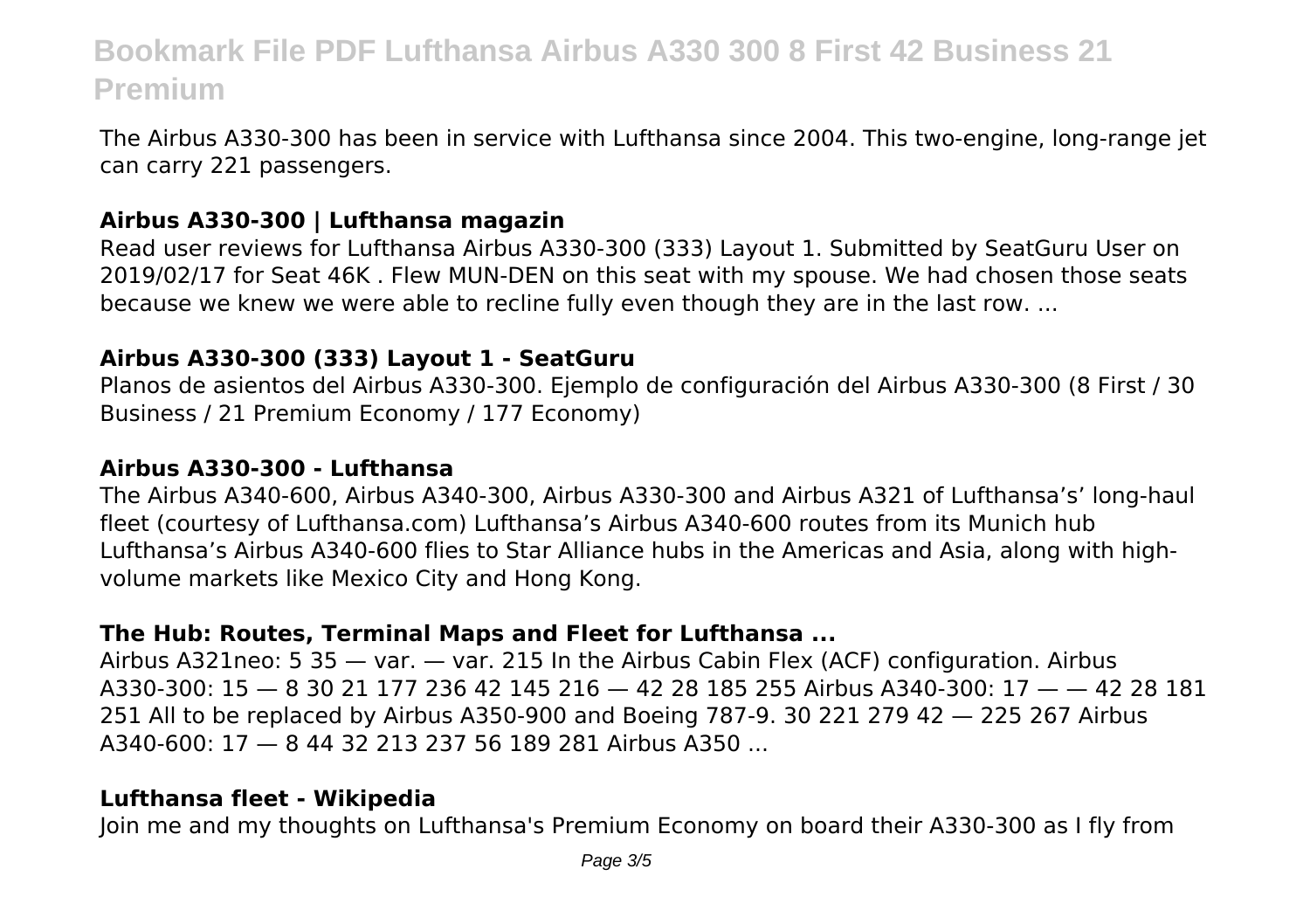Riyadh to Frankfurt. Lufthansa 747 Upper Deck Business Class: ht...

# **Lufthansa A330 Premium Economy - Riyadh to Frankfurt**

Lufthansa Airbus A330-343 Reg.: D-AIKP MSN: 1292 Location & Date ... Airbus A330-300 Basic Type. Airbus A330-300 Manufacturer. Airbus MSN. 1292 Reg. D-AIKP Location. In Flight Country. China Date Photographed ...

#### **Airbus A330-343 - Lufthansa | Aviation Photo #6051659 ...**

Date: May 31, 2016 Aircraft: Airbus A330-300 D-AIKM Airports: Dallas Fort Worth International (KDFW) - Frankfurt Mahn International (EDDF) Time: 9:30 Departure: Planned - 3:55pm Actual - 4:40pm

# **Lufthansa A330 Economy Class Experience from Dallas to Frankfurt**

Lufthansa Airbus A330-300 (333) Layout 3. Note: There are 3 versions of this aircraft. Seat Map; Info; Photos; Click any seat for more information. Key ...

#### **Airbus A330-300 (333) Layout 3 - SeatGuru**

On 26 September 1967, the British, French, and West German governments signed a Memorandum of Understanding to start development of the 300-seat Airbus A300. [8] [13] [14] At this point, the A300 was only the second major joint aircraft programme in Europe, the first being the Anglo-French Concorde . [11]

#### **Airbus A300 - Wikipedia**

D-AIKO performed its first flight on January 14, 2009. The Airbus A330-343X was delivered to Lufthansa on February 19, 2009. The airliner is named Koblenz and is one of 15 A333 models in the fleet of this German airline. This Airbus A330-300 is configured for a maximum total of 255